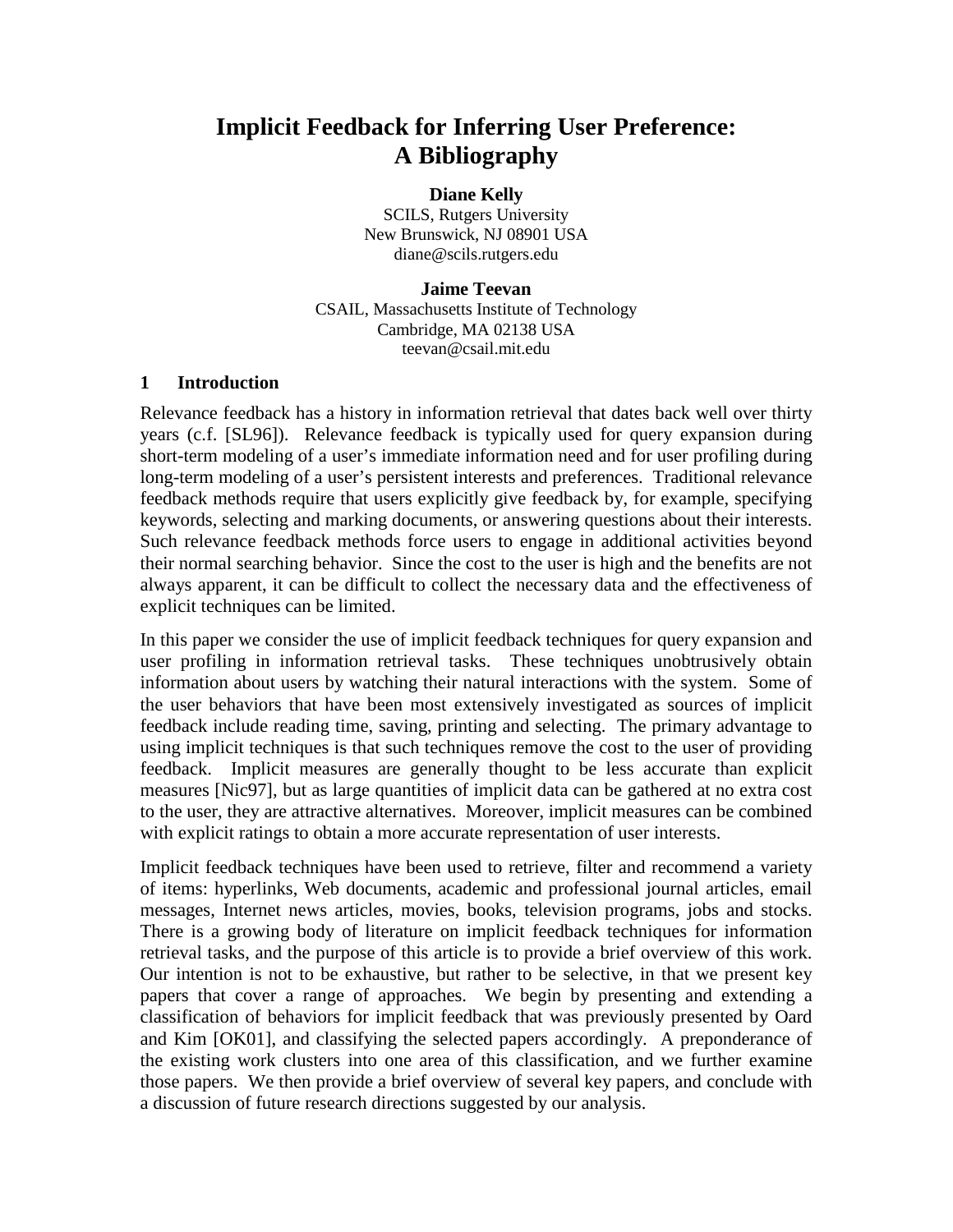## **2 Classification of Implicit Feedback Techniques**

Implicit feedback techniques take advantage of user behavior to understand user interests and preferences. Oard and Kim [OK01] classified observable feedback behaviors according to two axes, *Behavior Category* and *Minimum Scope*. The Behavior Category (Examine, Retain, Reference and Annotate), refers to the underlying purpose of the observed behavior. Minimum Scope (Segment, Object and Class), refers to the smallest possible scope of the item being acted upon. This classification scheme is displayed, with example behaviors, in Table 1.

|          |                  | <b>Segment</b> | Object          | <b>Class</b>  |
|----------|------------------|----------------|-----------------|---------------|
| Category | <b>Examine</b>   | View           | Select          | <b>Browse</b> |
|          |                  | Listen         |                 |               |
|          |                  | Scroll         |                 |               |
|          |                  | Find           |                 |               |
|          |                  | Query          |                 |               |
|          | <b>Retain</b>    | Print          | <b>Bookmark</b> | Subscribe     |
|          |                  |                | Save            |               |
|          |                  |                | Delete          |               |
|          |                  |                | Purchase        |               |
| Behavior |                  |                | Email           |               |
|          | <b>Reference</b> | Copy-and-paste | Forward         |               |
|          |                  | Quote          | Reply           |               |
|          |                  |                | Link            |               |
|          |                  |                | Cite            |               |
|          | <b>Annotate</b>  | Mark up        | Rate            | Organize      |
|          |                  |                | Publish         |               |
|          | <b>Create</b>    | <b>Type</b>    | Author          |               |
|          |                  | Edit           |                 |               |

## **Minimum Scope**

**Table 1:** Classification of behaviors that can be used for implicit feedback from Oard and Kim [OK01]. Our additions have been highlighted.

Based on our examination of the literature, we added a fifth Behavior Category, "Create", to Oard and Kim's [OK01] original four. The "Create" behavior category describes those behaviors the user engages in when creating original information. An example of a "Create" behavior is the writing of a paper. We also added some additional commonly investigated observable behaviors, and they have been highlighted. Like Oard and Kim [OK01], we make no claim that this table of behaviors is exhaustive. Rather, we suggest that Table 1 be viewed as a sample of the possible behaviors that users might exhibit. It should be noted that Table 1 includes both implicit and explicit observable behaviors. In our discussion of implicit measures, we do not consider explicit observable behavior, such as "rate".

Categorizing an observable behavior into the appropriate cell in Table 1 can be difficult, because both the intent of the behavior and its scope can be ambiguous. Thus, while the Behavior Category for saving a newly created document could appear to be "Retain", the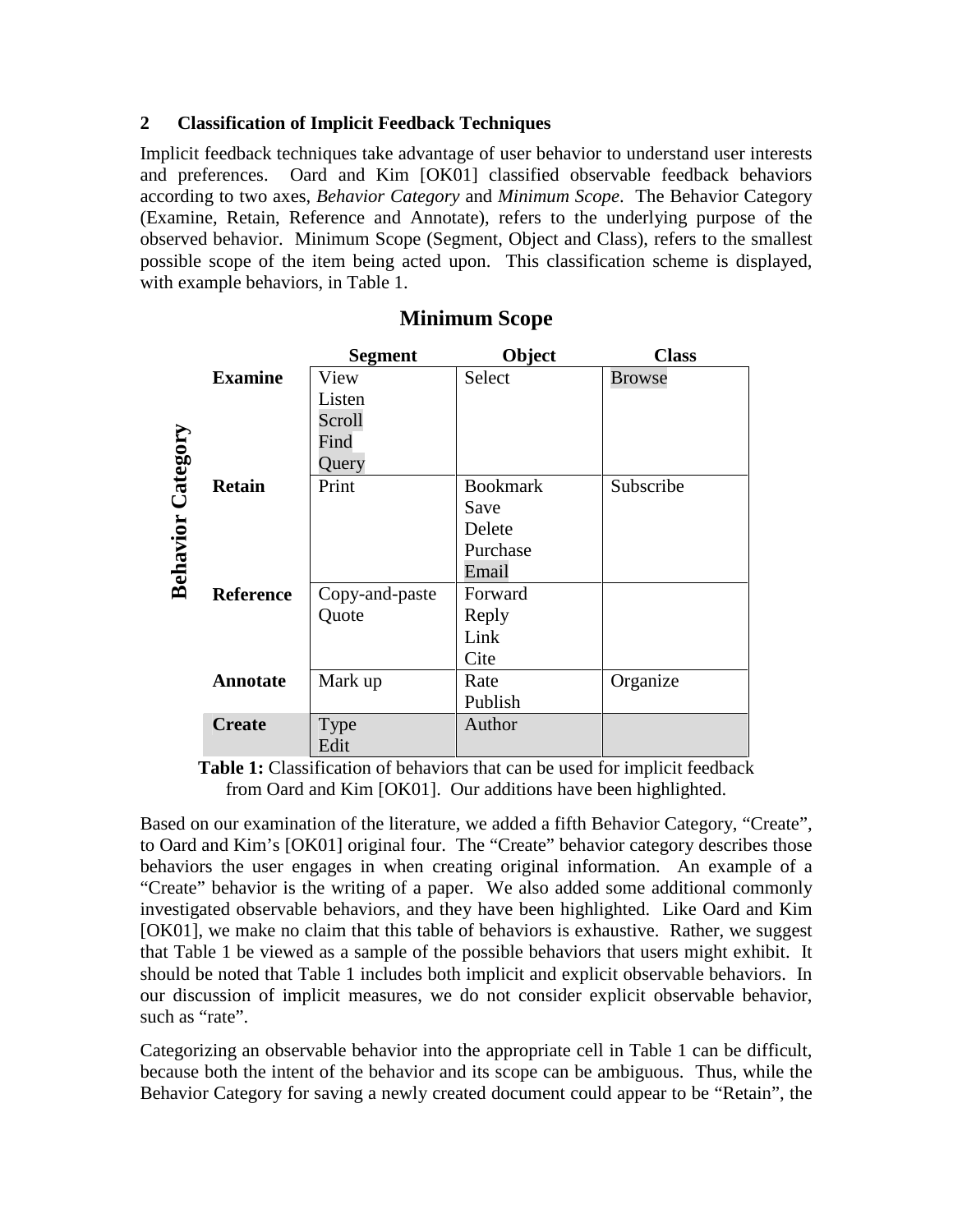behavior is probably more appropriately considered "Create". Similarly, while *find* and *query* behaviors involve the creation of text, they are primarily used to locate information for examination, and thus are classified in the "Examine" category. For example, a person might use *find* to locate a term or passage to examine in a document. Similarly, they might perform a *query* to locate a document for examination. While querying traditionally applies to documents, the behavior is classified with a Minimum Scope of "Segment" because some systems return best passages rather than documents.

It is also difficult to assign the Minimum Scope of a behavior, as the scope can be ambiguous. For example, a behavior such as *bookmark* acts on a Web page, which is traditionally considered an "Object". However, when a Web page is considered in the context of its containing Web site, it can be understood as a "Segment" instead. Note, too, that observable behaviors are classified according to the *minimum* scope for which the behavior could be observed. For example, the minimum scope we might observe for the behavior *type* is a "Segment" although it is also common for typing to occur during the creation of an object. Similarly, *view* is identified in the "Examine Segment" category. However, most research has investigated viewing as it relates to objects, and thus that research belongs in the "Examine Object" category.



## **Minimum Scope**

**Table 2:** Papers classified based on the observed implicit behaviors they discuss. The papers discussed in greater depth in Section 3 have been highlighted.

We classified the thirty papers we selected to include in this article according to the Behavior Category and Minimum Scope of the implicit measures addressed by the paper.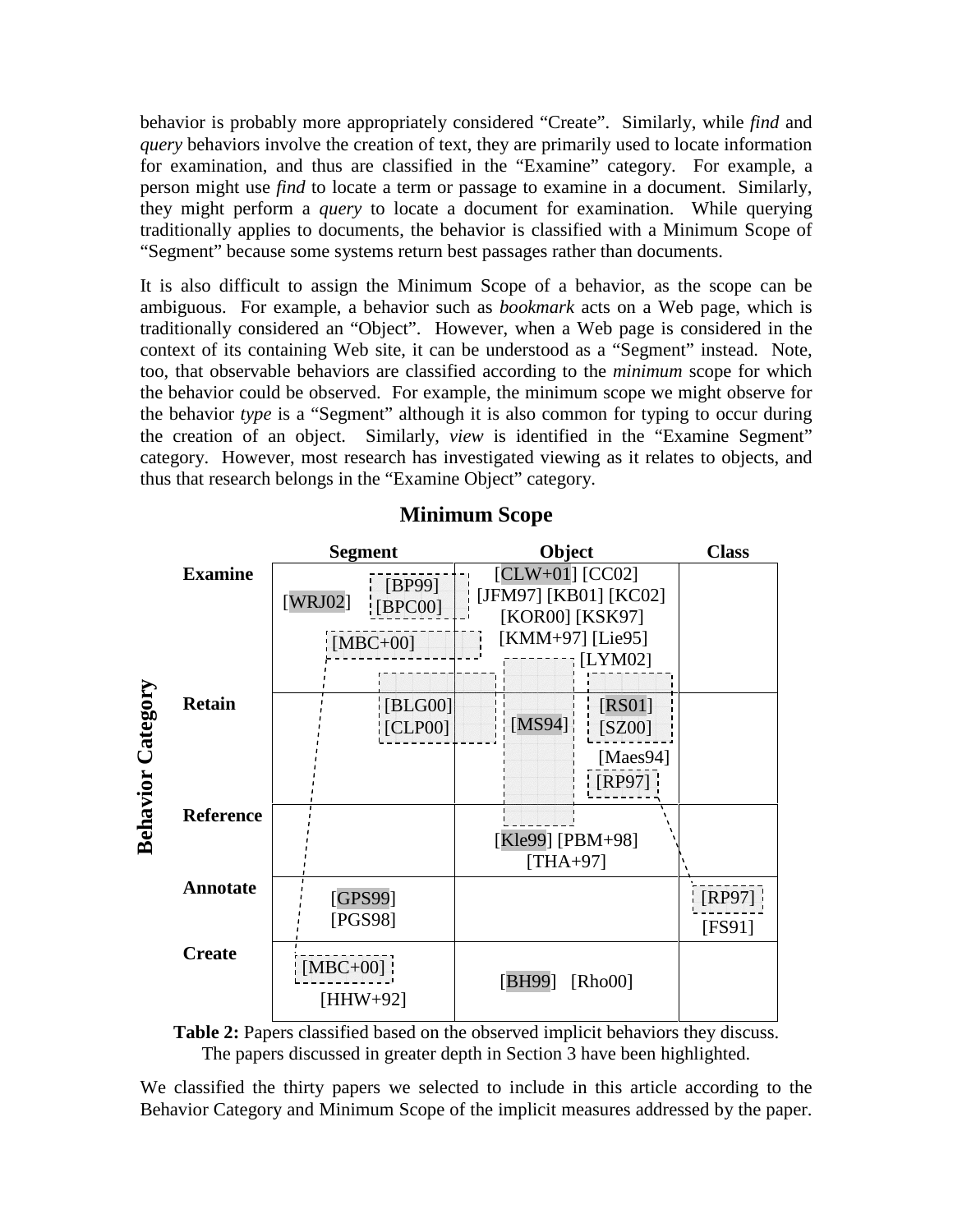The classification is shown in Table 2. Some of the papers, such as [BLG00], [MS94] and [RS01], overlap a number of categories and are shown in overlapping gray boxes. Those papers discussed in greater depth in Section 3 are highlighted.

A preponderance of the literature falls into the "Examine Object" category. This is not surprising, as document selection and viewing time, both measures included in "Examine Object", are relatively easy to obtain and are available for every object with which a user interacts. Other areas of Table 2 contain little or no work, suggesting possible categories of observable behavior to explore. One likely reason for the dearth of literature across the Minimum Scope categories of "Segment" and "Class" is that for many systems, the unit with which the user interacts is the object. An exception to this is that many annotation systems consider segments, and this could suggest why much of the annotation literature falls into this category.

We further examined the 18 papers that fell into the "Examine Object" category, classifying them into Table 3 along two additional axes. One axis represents the standard software lifecycle based on the spiral model of software development (c.f. [Boe88]): design, implementation, evaluation. Papers in the "Design" category address the issue of what are good implicit measures to use. The "Implementation" category contains papers about implementing systems that use implicit feedback, and those in the "Evaluation" category focus on frameworks for evaluation. Of course, there is overlap among all three of these categories, particularly because the work with implicit measures is still in its infancy. For example, because there do not yet exist many test beds for system evaluation, most system implementation research has necessitated the development of an evaluation scheme. We classify the papers according to the stage they primarily address, but encourage the reader to explore papers from other categories as well.

|                   | <b>Design</b>       | Implementation  | <b>Evaluation</b> |
|-------------------|---------------------|-----------------|-------------------|
| <b>Individual</b> | [KB01] [KC02]       | [BP99] [BLG00]  |                   |
|                   | $[MBC+00]$          | [BPC00] [KSK97] |                   |
|                   |                     | [Lie95] [LYM02] |                   |
| Group             | $[CC02]$ $[CLW+01]$ | [JFM97]         | [CLPO0]           |
|                   | [KOR00] [MS94]      | $KMM+97$        |                   |
|                   | $[RS01] [SZ00]$     |                 |                   |

**Table 3:** Papers from the "Examine Object" cell in Table 2, classified by study type. The papers discussed in greater depth in Section 3 have been highlighted.

The other axis in Table 3 focuses on whether the research deals with user preferences on an individual or group level. For example, in the understanding of implicit measures, the amount of time an individual spends reading a document can be compared to that individual's explicit relevance judgment to understand if reading time is a good implicit measure for relevance, or reading times can be averaged across many users, and compared to a global relevance judgment for that document. Similarly, systems that use implicit measures can use them to help retrieve, filter and recommend items for individual users, or they can provide feedback on an aggregate level by, for example, clustering the documents or highlighting popular articles. Note that many implicit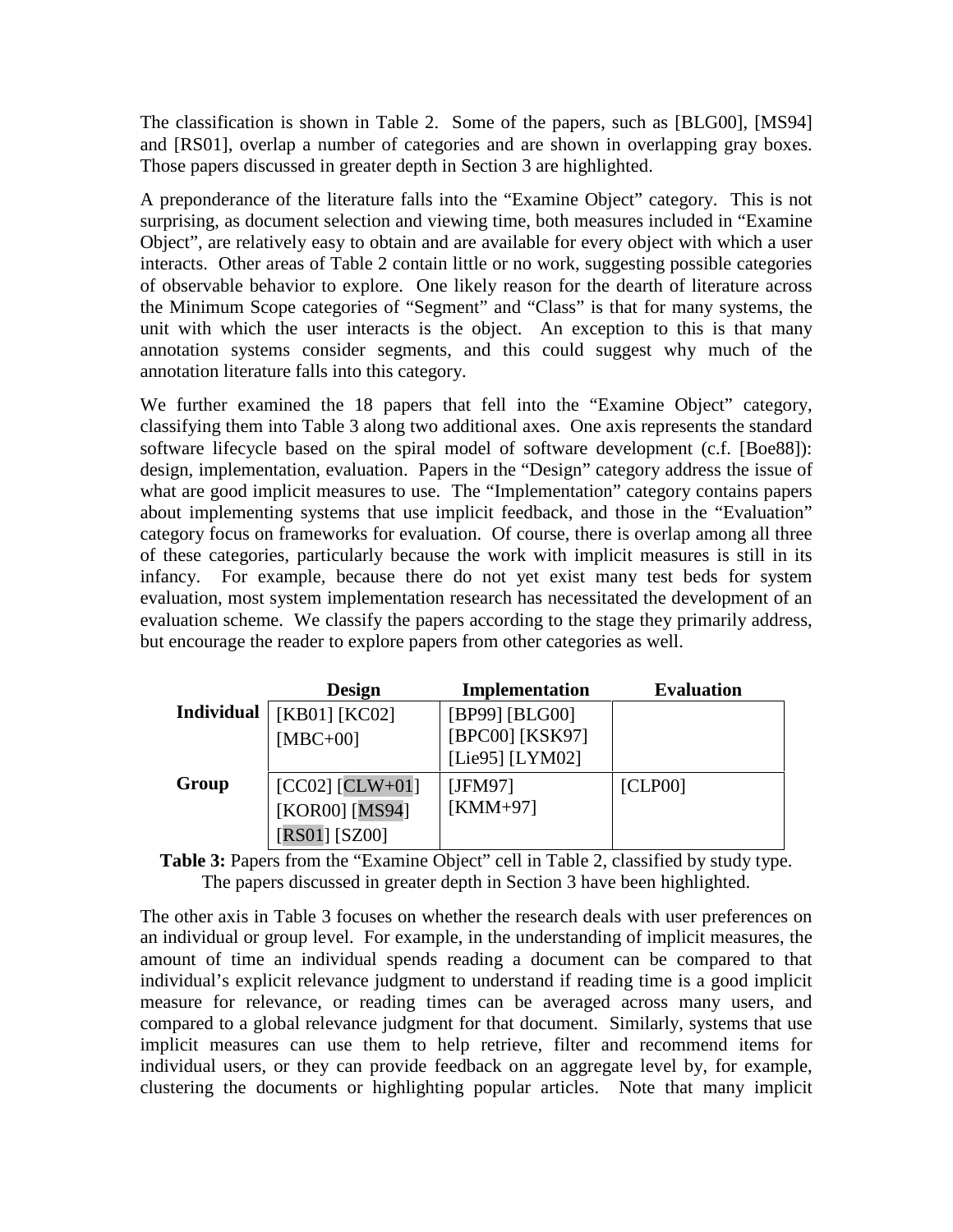feedback systems built to support individuals do so based on analysis performed over groups. For example, a system that infers an individual's relevance judgments based on his or her reading time may base the judgment on a threshold derived from averaging the reading time over a group of users. None the less, because such work focuses on supporting the individual, we classify it as "Individual".

While the papers from the "Examine Object" category of Table 2 spread evenly across several of the categories of Table 3, it is evident that little work has focused primarily on the "Evaluation" category. This is probably because the field is still young, and until now it has been difficult to determine what sort of evaluation test beds would be appropriate.

## **3 Examination of Key Papers**

In this section, we provide a more in depth analysis of several papers that we believe are good representatives of the various different areas of Table 2. Our purpose in examining these papers in more detail is to present the reader with a better idea of how studies of implicit feedback are conducted, how this feedback is typically used and what the key issues and problems in this area are. These papers are necessarily biased toward the work that has examined reading time, as a majority of research has focused on this behavior.

#### **[CLW+01] Claypool, M., Le, P., Waseda, M., and Brown, D. (2001). Implicit interest indicators. In** *Proceedings of the 6 th International Conference on Intelligent User Interfaces (IUI '01),* **USA, 33-40.**

Claypool, Le, Waseda, and Brown provide a categorization of different interest indicator categories, both explicit and implicit, and address the fundamental question of which observable behaviors can be used as implicit measures of interest. The authors create a customized browser and record the online behavior of seventy-five students, who were instructed to use the browser for 20 to 30 minutes of unstructured browsing. Several behaviors were examined: mouse clicks, scrolling, and time on page. Mouse clicks and scrolling were measured both as a frequency number (i.e. number of mouse clicks) and as total time spent. Scrolling was further measured both at the keyboard and with the mouse. Users were asked to explicitly rate each page that they viewed just before the page closed and these ratings were used to evaluate the implicit measures. Users looked at a total of 2,267 Web pages and made ratings on 1,823 (80%) of these. The authors found that time spent on a page, the amount of scrolling on a page (all scrolling measures combined) and the combination of time and scrolling had a strong positive correlation with the explicit ratings. However, the number of mouse clicks and the individual scrolling measures were found to be ineffective in predicting the explicit ratings.

#### **[MS94] Morita, M., and Shinoda, Y. (1994). Information filtering based on user behavior analysis and best match text retrieval. In** *Proceedings of the 17 th Annual International ACM SIGIR Conference on Research and Development in Information Retrieval (SIGIR '94)***, Ireland, 272-281.**

Morita and Shinoda explored how behaviors exhibited by users while reading articles from newsgroups could be used as implicit feedback for profile acquisition and filtering. For six weeks, eight users were required to read all articles that were posted to the newsgroups of which they were members and to explicitly rate their interest in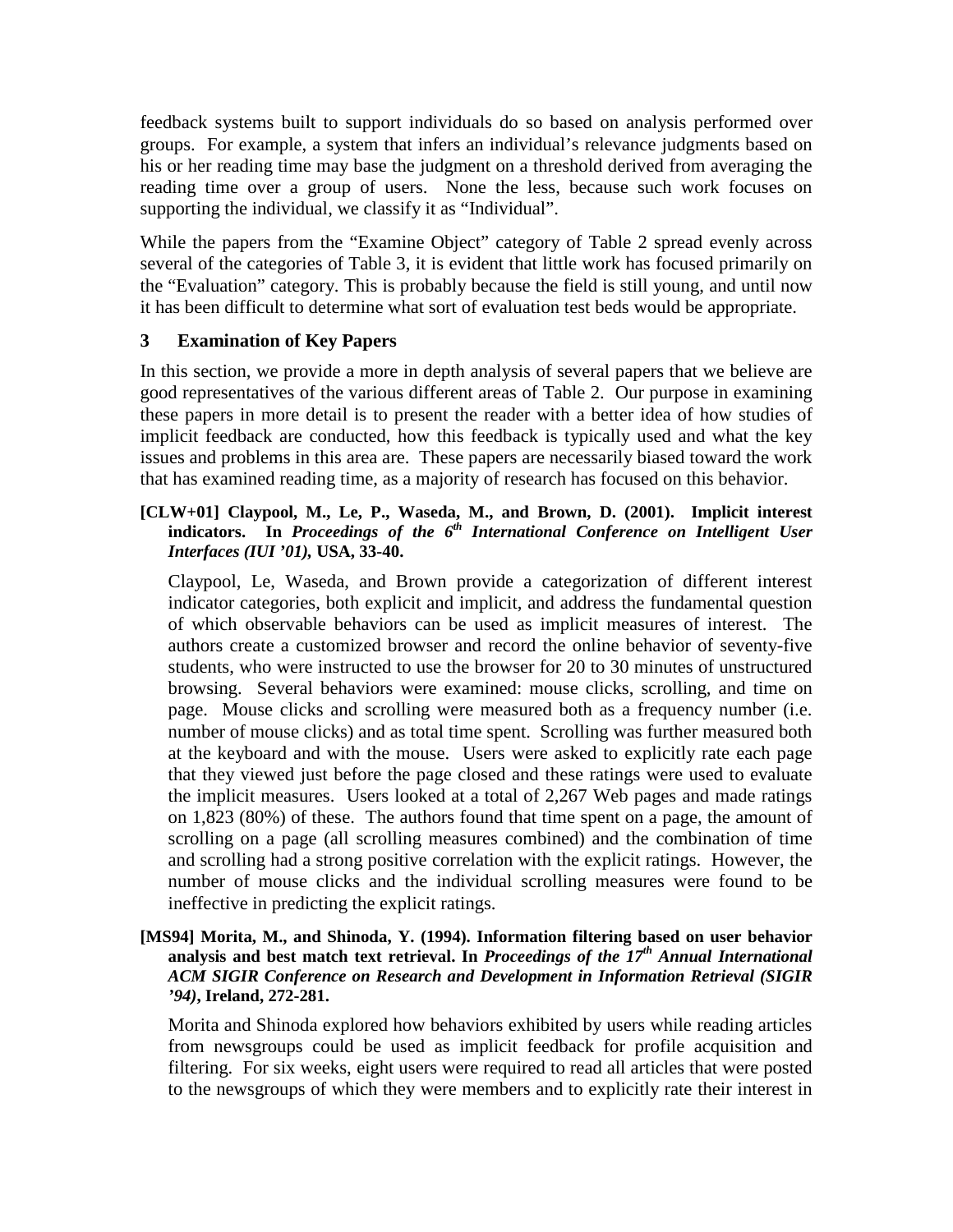the articles. The authors measured the reading time, the saving or following-up of a story and copy for each of the 8,000 articles read by their users. They further examined the relationship of three variables on reading time: the length of the document, the readability of the document and the number of news items waiting to be read in the user's news queue. Very low correlations (not significant) were found between the length of the article and reading time, the readability of an article and reading time and the size of the user's news queue and reading time. Although no statistics are presented, the reading time for articles rated as interesting was longer than for articles rated as uninteresting. Saving, following-up and copying of an article were not found to be related to interests. Based on these results, the authors examined several reading time thresholds for identifying interesting documents. When applied to their data set, they found that the most effective threshold was 20 seconds, resulting in 30% of interesting articles being identified at 70% precision.

#### **[RS01] Rafter, R., and Smyth, B. (2001). Passive profiling from server logs in an online recruitment environment. In** *Proceedings of the IJCAI Workshop on Intelligent Techniques for Web Personalization (ITWP 2001),* **USA, 35-41.**

While the two preceding works found reading time to be related to interests, it is often difficult to effectively deal with reading time distributions because the curves are not normal. Instead, the curves have long tails, with a majority of points at the low end (toward zero). When collected in natural settings, there are often numerous outliers. These distributions often make statistical analysis challenging and may require some transformations. Rafter and Smyth perform a two-step process to prevent spurious reading times in data collected from the log records of users accessing job postings. In the first step, the median of median reading time values per individual job access for both users and jobs were used to calculate a normal reading time for the collection. Spurious reading times were then identified using this normal reading time, and outliers were replaced by this value. Graded reading times per job were then produced by calculating in each user's profile the number of standard deviations each job's newly adjusted reading time was above or below the user's mean reading time. In addition to the reading time, the authors also used raw visits to a job, incorporating a threshold on revisits, as implicit feedback and used the behaviors of applying for a job or emailing the job to oneself to evaluate the implicit measures. Users who had a profile of at least fifteen jobs were included in the analysis (412 total users). Using the adjusted revisit data and adjusted reading time data was found to result in better prediction performance than using their unadjusted counterparts, suggesting that collection, task and user specific transformations and normalizations on the raw behavioral data can produce more effective predictions of usefulness.

#### **[WRJ02] White, R. W., Ruthven, I., and Jose, J. M. (2002). Finding relevant documents using top ranking sentences: An evaluation of two alternative schemes. In** *Proceedings of the 25 th Annual International ACM SIGIR Conference on Research and Development in Information Retrieval (SIGIR '02)***, Finland, 57-64.**

In a controlled laboratory study, White, Ruthven and Jose, examined reading time as a technique for automatically re-ranking sentence-based summaries for retrieved documents. Users completed simulated tasks using three types of systems, one of which automatically re-ranked the top sentences in the summaries based on the user's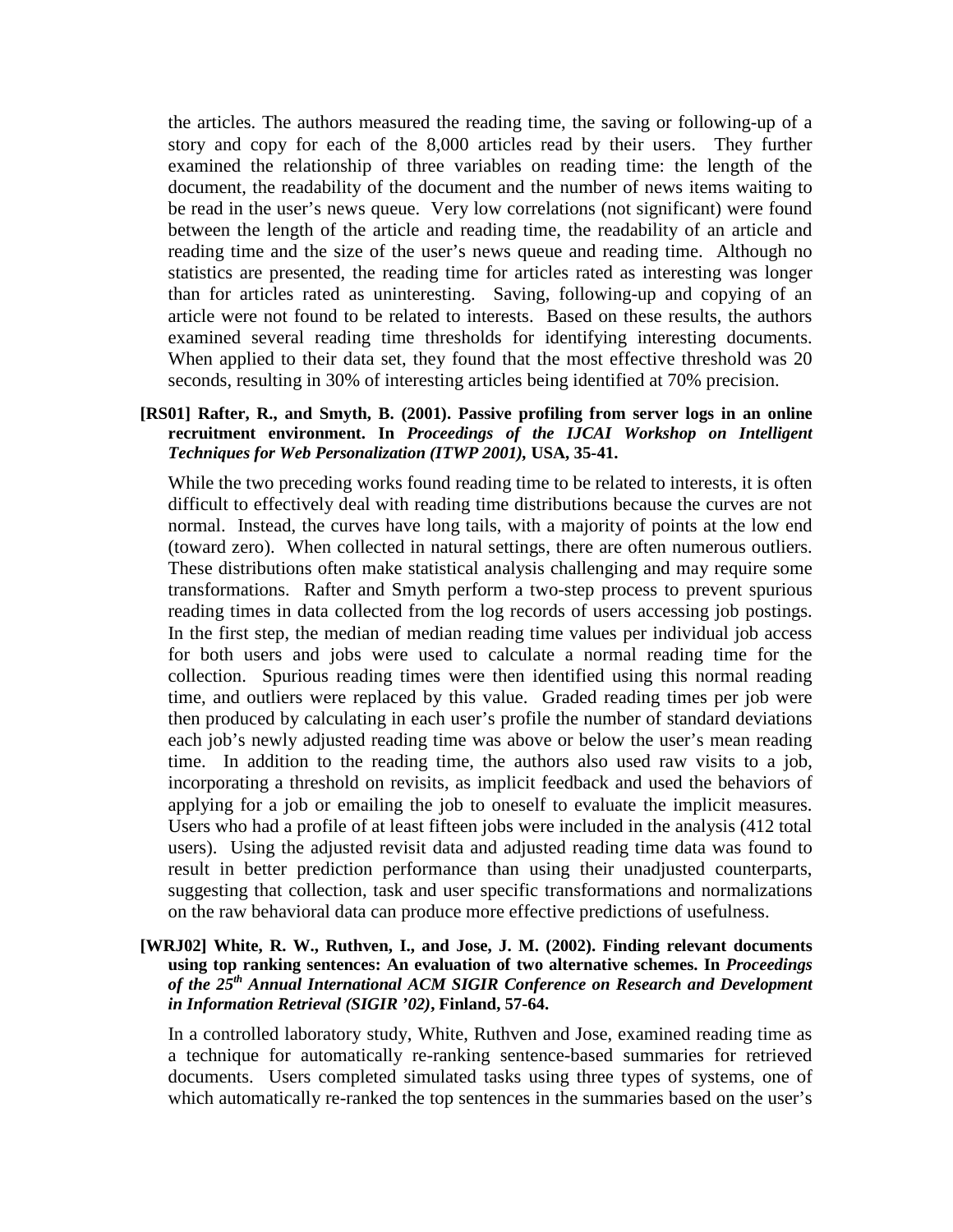reading time of each summary. They normalized the reading times for individuals by requiring users to perform a timing task before each search, where they were presented with a search description and the text of thirty summaries, and asked to read all documents and mark the relevant ones. To derive baseline reading times for each user, reading times for each summary were normalized by the length of the summary and divided by the number of characters to arrive at a character based, userspecific reading time for both relevant and non-relevant summaries. Performance results regarding the implicit system were inconclusive.

**[GPS99] Golovchinsky, G., Price, M. N., and Schilit, B. N. (1999). From reading to retrieval: Freeform ink annotations as queries. In** *Proceedings of the 22 nd Annual International ACM SIGIR Conference on Research and Development in Information Retrieval (SIGIR '99)***, USA, 19-25.**

Research which uses the text that a user generates, be it an annotation or text from a word processing application, has shown promising results with regard to using this text as implicit evidence of user interests. Golovchinsky, Price and Schilit constructed full text queries based on users' annotated passages of documents and compared these to queries constructed using standard relevance feedback techniques. The motivation for this work was that the words and passages that users mark can provide the system with a more refined, user-specific unit with which to perform relevance feedback and that these passages can help in establishing a context that is better than using just a list of terms. Results from an experiment with ten users annotating and evaluating documents for six topics found that queries derived from users' annotations produced retrieval performance that was better than standard relevance feedback techniques.

**[BH99] Budzik, J., and Hammond, K. (1999). Watson: Anticipating and contextualizing information needs. In** *Proceedings of the 62nd Meeting of the American Society for Information Science***, USA, 727-740.**

Budzik and Hammond proposed a system that automatically retrieved documents and recommended URLs to the user based on what the user was typing. This work was motivated in part by the observation that users typically pose short queries that are highly ambiguous and often lack context. Like Golovchinsky, Price and Schilit [GPS99], Budzik and Hammond suggest that evidence of context can be found in numerous other applications with which the user interacts. To initially and informally provide some support for their hypothesis, the authors asked ten researchers to submit an electronic version of a paper that they wrote and then asked these users to evaluate the documents that their experimental system had retrieved based on these texts. The results were encouraging, with at least eight of the ten users indicating that at least one of the retrieved results would have been useful. While Budzik and Hammond also provide results from several other informal evaluations, a full-scale, formal evaluation has yet to be performed.

#### **[Kle99] Authoritative sources in a hyperlinked environment.** *Journal of the ACM, 46***(5), 604-632.**

Perhaps the most impressive large-scale use of implicit feedback comes in the form of Web link analysis. An example of this is Kleinberg's work with hubs and authorities.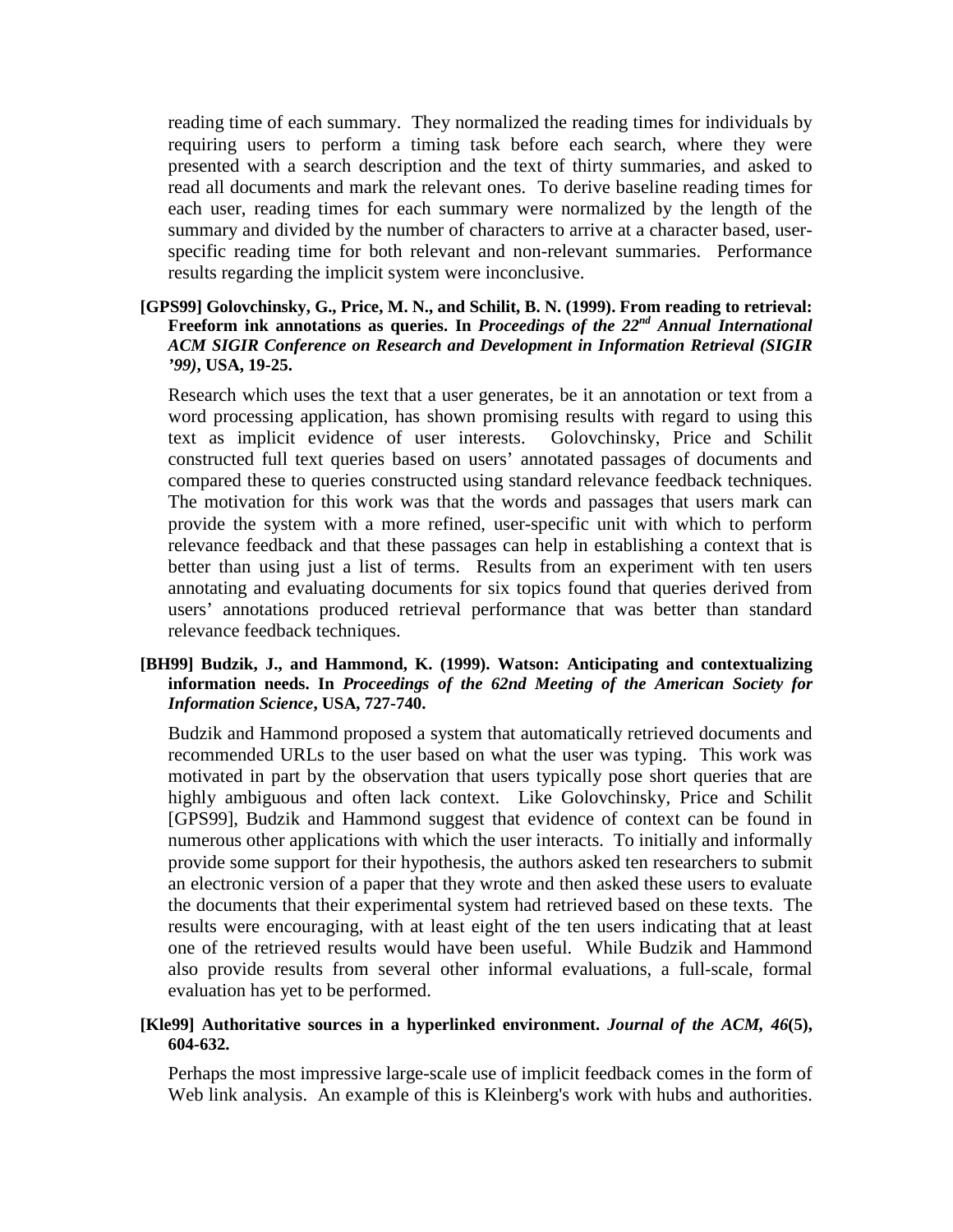*Authorities* are authoritative information sources on a topic, and *hubs* are collections of authorities. Kleinberg suggested that good hubs could be recognized because they point to many good authorities, and similarly, good authorities could be recognized because they are pointed to by many hubs. Thus the links that people make in the course of Web page authoring are interpreted as endorsement. Link analysis, in the form of PageRank [PBM+98], is used to great success in practice by Google.

From the work reported in this section, it is clear that numerous problems arise when trying to infer information from observable behaviors, because what can be observed does not necessarily reflect the user's underlying intention. For instance, the amount of time that an object is displayed does not necessarily correspond to the amount of time that the object is examined, yet display time is traditionally treated as an equivalent to reading time. Further, the amount of time an object is actively examined does not necessarily correspond to the user's interest in that object. As is evidenced by the work described above, it appears that while implicit measures can be useful, they are not necessarily inherently so. Implicit feedback is often difficult to measure and interpret, and should be understood within the larger context of the user's goals and the system's functionalities.

## **4 Future Directions**

We have looked at some of the relevant work on implicit feedback, and classified and highlighted a diverse set of papers that lay a foundation for the field. We believe that using implicit feedback is an exciting and promising approach to identifying user preference, and in this paper we have called attention to the areas where research in the field has focused, as well as illustrated several areas where there does not exist much work. We have had to be brief in our examination of key papers, and regret the exclusion of many interesting papers from this discussion. We did not consider some types of behaviors that could also be useful, such as those not covered by Table 1 and feedback from outside the digital domain (e.g., eye movements and gesture). For instance, Maglio, et al., [MBC+00] suggested using eye movements to infer user interests and there is a large body of research in the HCI community using eye movements to infer attention. We encourage the interested reader to explore the references provided in this paper further and assure that a longer review of implicit feedback is under construction.

To allow for the effective use of implicit feedback, more research needs to be conducted on understanding what observable behaviors mean and how they change with respect to contextual factors. Along with the papers discussed in Section 3, there is additional evidence that individual, task, topic and collection differences have some effect on the use of reading time as an effective measure of implicit feedback [KB01, KC02]. While some work has limited the particular type of task under investigation, a more systematic investigation of the relationship between various contextual factors and potential behavioral indicators of interests needs to be undertaken.

Not all implicit measures are equally useful and some may only be useful in combination with others. For instance, the selection of an object is different, and perhaps weaker, evidence of interests than the printing or saving of an object, and a document with a low reading time might be printed or saved. It is likely, also, that how implicit measures are collected influence their effectiveness. More tools that allow for the accurate and reliable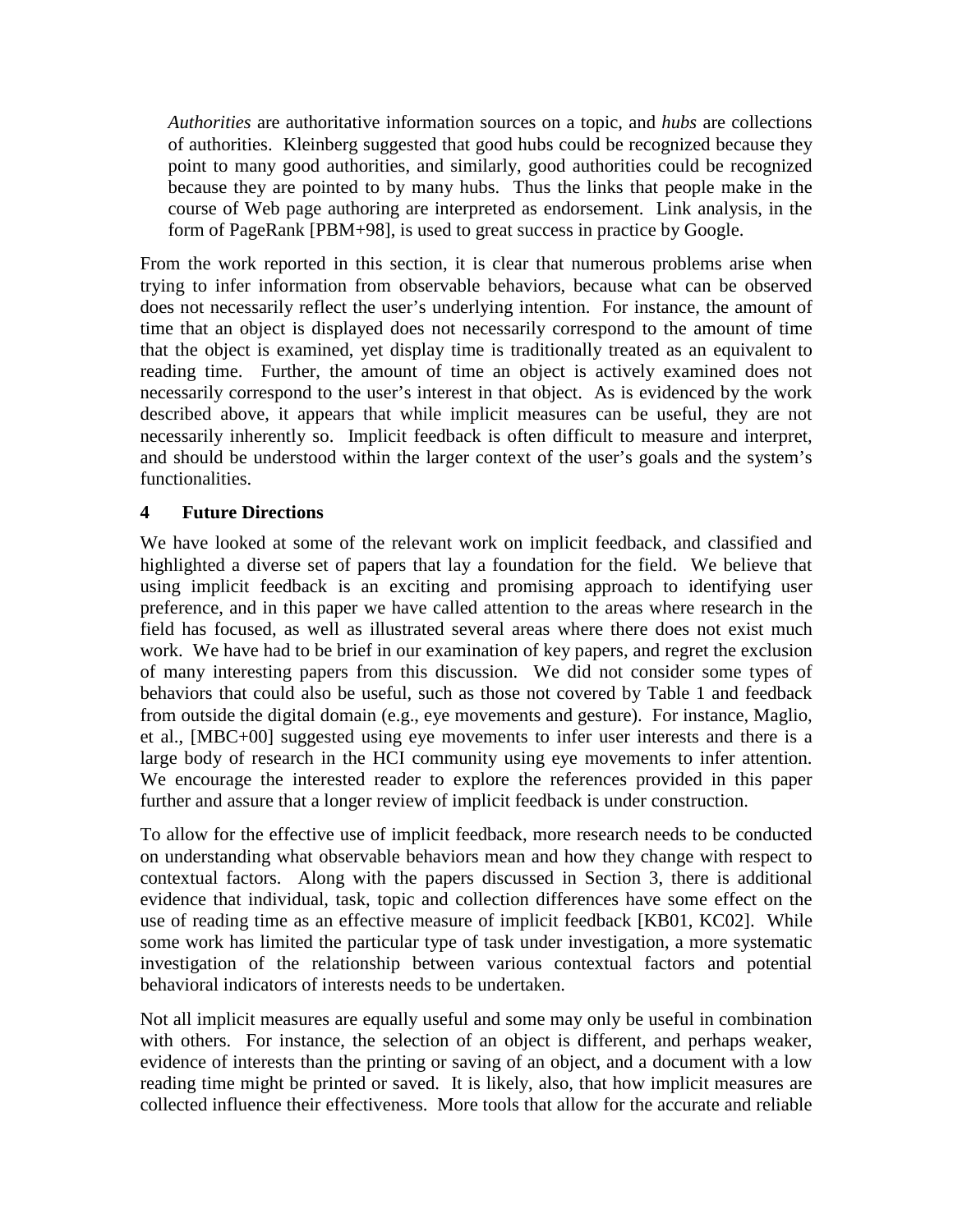collection of data, such as the browser developed by Claypool, et al.  $[CLW+01]$ , need to be developed, tested and shared, and further research should be done into how the collection process can encourage implicit feedback to closely match the user's underlying intent.

An in-depth investigation into the research that looked at object examination as a type of implicit feedback (Table 3) revealed that implicit feedback is used to recommend, retrieve and filter objects on both an individual and group level. Our examination further highlighted the lack of literature on developing test beds and evaluation metrics for implicit measures. We hypothesize that this is due to the novelty of the field; it is difficult to develop a good testing framework while all of the assumptions underlying implicit measures are still being explored. Perhaps now is a good time to look at developing test beds to encourage the further development of implicit measures systems.

#### **5 Acknowledgements**

We would like to thank Nick Belkin, David Brown and Doug Oard for their feedback. This research was supported by NTT, the Packard Foundation, the Oxygen Partnership, HP and the National Science Foundation.

## **References**

- [BP99] Billsus, D., and Pazzani, M. J. (1999). A personal news agent that talks, learns and explains. In *Proceedings of the 3 rd International Conference on Autonomous Agents (AGENTS 99)*, USA, 268-275.
- [BPC00] Billsus, D., Pazzani, M. J., and Chen, J. (2000). A learning agent for wireless news access. In *Proceedings of the 5 th International Conference on Intelligent User Interfaces, (IUI '00),* USA, 33-36.
- [Boe88] Boehm, B. (1988). A spiral model of software development and enhancement. *IEEE Computer*, 21(5), 61-72.
- [BLG00] Bollacker, K. D., Lawrence, S., and Giles, C. L. (2000). Discovering relevant scientific literature on the Web. *IEEE Intelligent Systems, 15*(2), 42-47.
- [BH99] Budzik, J., and Hammond, K. (1999). Watson: Anticipating and contextualizing information needs. In *Proceedings of the 62 nd Meeting of the American Society for Information Science*, USA, 727-740.
- [CLW+01] Claypool, M., Le, P., Waseda, and M., Brown, D. (2001). Implicit interest indicators. In *Proceedings of the 6 th International Conference on Intelligent User Interfaces (IUI '01)*, USA, 33-40.
- [CC02] Cooper, M. D., and Chen, H.M. (2001). Predicting the relevance of a library catalog search. *Journal of the American Society for Information Science*, 52(10), 813-827.
- [CLP00] Cosley, D., Lawrence, S., and Pennock, D. M. (2002). REFEREE: An open framework for practical testing of recommender systems using ResearchIndex. In *Proceedings of the 28 th Very Large Database (VLDB '02) Conference*, China, 35-46.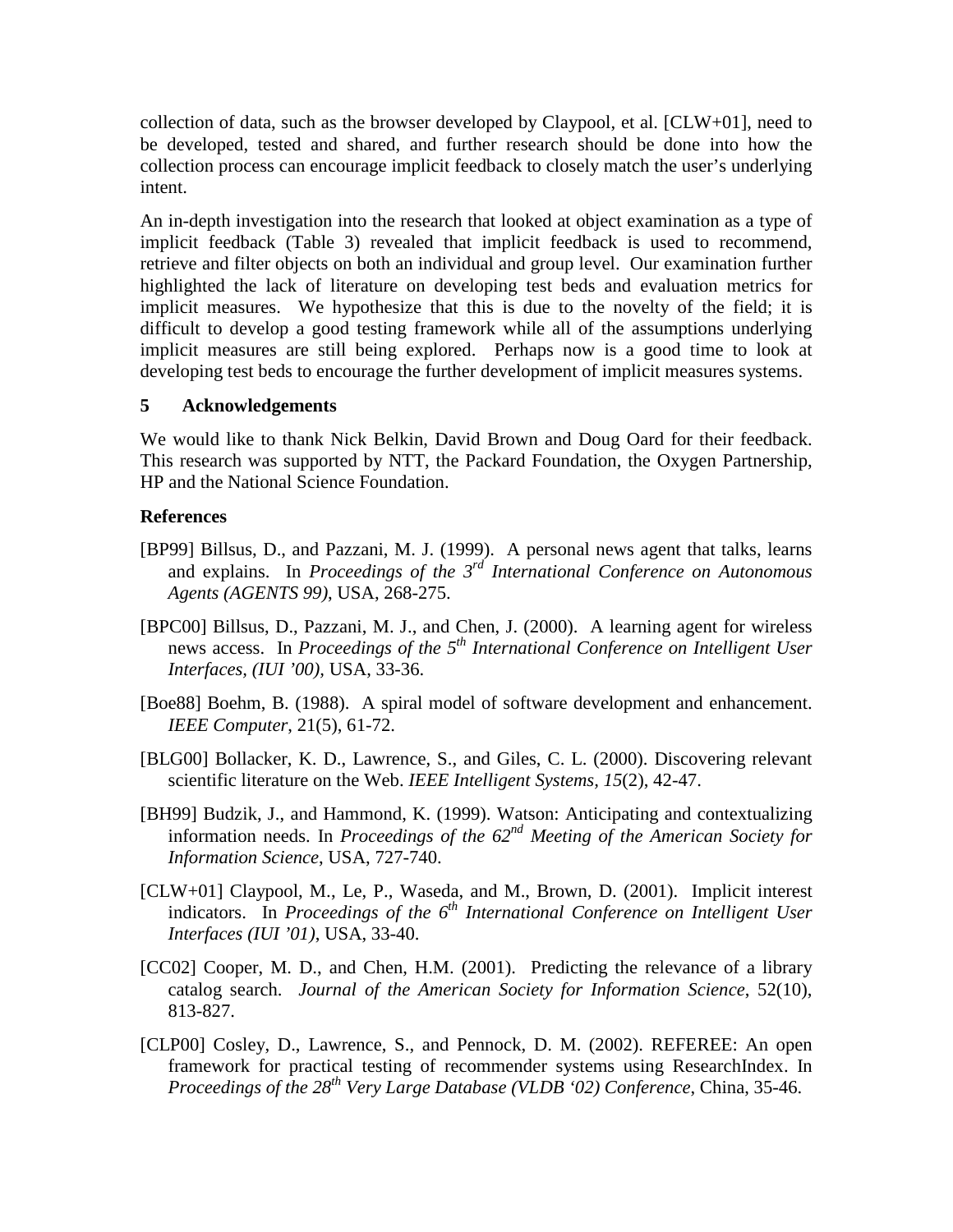- [FS91] Fischer, G., and Stevens, C. (1991). Information access in complex, poorly structured information spaces. In *Proceedings of the SIGCHI Conference on Human Factors in Computing Systems (CHI '91),* USA, 63-70*.*
- [GPS99] Golovchinsky, G., Price, M. N., and Schilit, B. N. (1999). From reading to retrieval: Freeform ink annotations as queries. In *Proceedings of the 24 th Annual ACM Conference on Research and Development in Information Retrieval (SIGIR '99)*, USA, 19-25.
- [HHW+192] Hill, W. C., Hollan, J. D., Wroblewski, D., and McCandless, T. (1992). Edit wear and read wear. In *Proceedings of the SIGCHI Conference on Human Factors in Computing Systems (CHI '92)*, USA, 3-9.
- [JFM97] Joachims, T., Freitag, D., and Mitchell, T. (1997). WebWatcher: A tour guide for the World Wide Web. In *Proceedings of the International Joint Conference on Artificial Intelligence (ICML '97)*, USA, 770-777.
- [KSK97] Kamba, T., Sakagami, H., and Koseki, Y. (1997). ANATAGONOMY: A personalized newspaper on the World Wide Web. *International Journal of Human-Computer Studies*, 46, 789-803.
- [KB01] Kelly, D., and Belkin, N. J. (2001). Reading time, scrolling and interaction: Exploring implicit sources of user preferences for relevance feedback during interactive information retrieval. In *Proceedings of the 24 th Annual International Conference on Research and Development in Information Retrieval (SIGIR '01),* USA, 408-409.
- [KC02] Kelly, D., and Cool, C. (2002). The effects of topic familiarity on information search behavior. In *Proceedings of the Second ACM/IEEE Joint Conference on Digital Libraries (JCDL '02),* USA, 74-75.
- [KOR00] Kim. J., Oard, D.W., and Romanik, K. (2000). Using implicit feedback for user modeling in internet and intranet searching. University of Maryland CLIS Technical Report 00-01.
- [Kle99] Kleinberg, J. M. (1999). Authoritative sources in a hyperlinked environment. *Journal of the ACM, 46*(5), 604-632.
- [KMM+97] Konstan, J., Miller, B. N., Maltz, D., Herlocker, J.L., Gordon, L.R., and Riedl, J. (1997). GroupLens: Applying collaborative filtering to usenet news. *Communications of the ACM, 40*(7), 77-87.
- [Lie95] Lieberman, H. (1995). Letizia: An agent that assists Web browsing. In *Proceedings of the International Joint Conference on Artificial Intelligence*. USA, 924-929.
- [LYM02] Liu, F., Yu, C., and Meng, W. (2002). Personalized Web search by mapping user queries to categories. In *Proceedings of the Eleventh International Conference on Information and Knowledge Management (CIKM '02).*USA, 558-565*.*
- [Maes94] Maes, P. (1994). Agents that reduce work and information overload. *Communications of the ACM, 37*(7), 30-40.